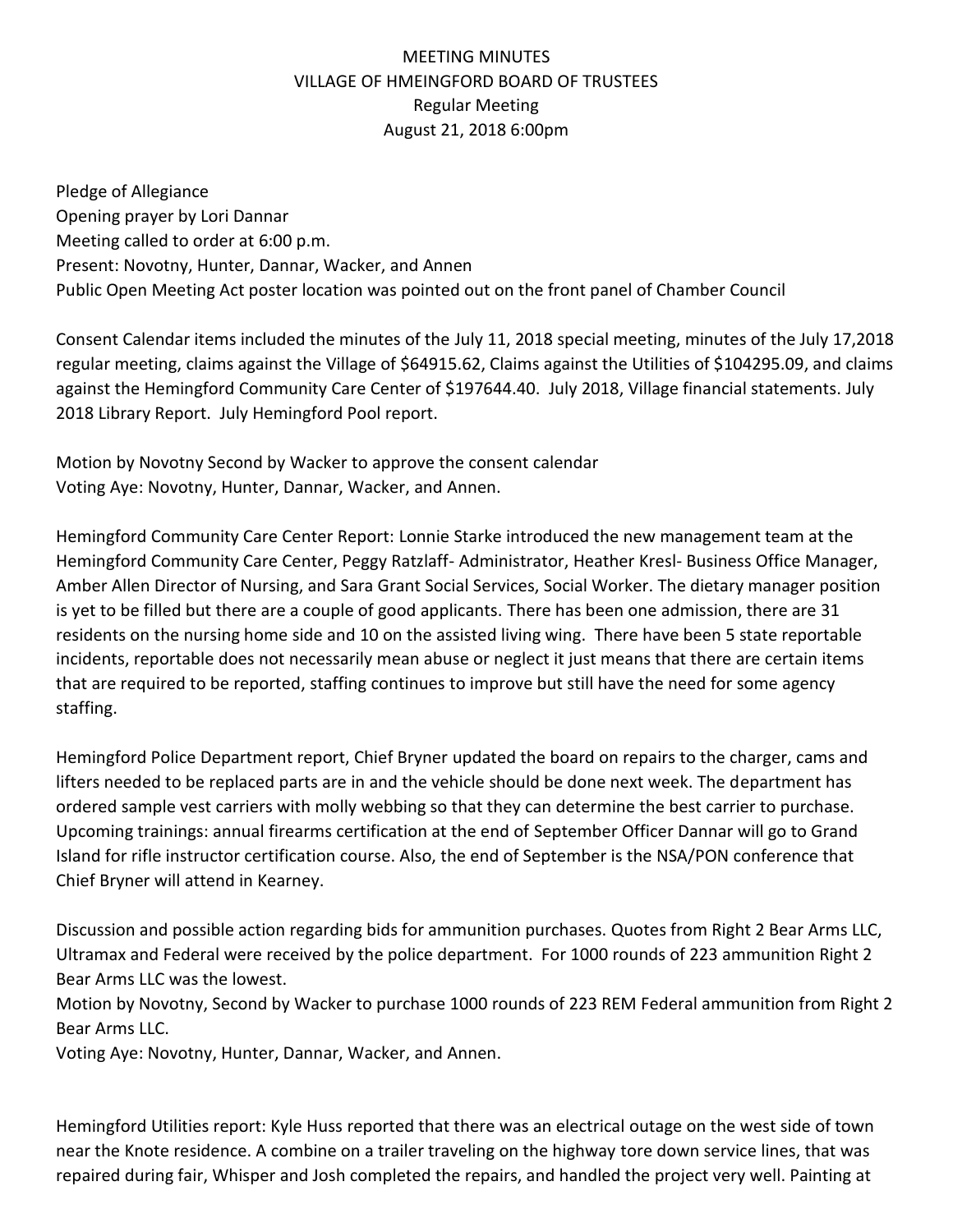the water tower will take 3-4 weeks, Maguire Iron wanted to start work on this the week prior to fair, we ask that they wait until after fair so now we are waiting on a new start date. The well house at well 3 has been cleaned and updated and painted. All of the summer help is done for the season. They all did a great job this year. Due to the rains late spring and early summer the mosquitos have been thriving. Spraying throughout the Village has been done 5 times.

Discussion and possible action: the 1999 GMC pickup was totaled in a rear-end accident, insurance has paid \$4964.80. Utilities supervisor is requesting another \$6500.00 to purchase a replacement pickup for the utility department.

Motion by Wacker Second by Novotny to allow Kyle to purchase a replacement pickup using the insurance payment and another \$6500.00 from the sewer department, and trade in the Dodge Caravan. Voting Aye: Novotny, Hunter, Dannar, Wacker, and Annen.

Discussion and possible action: Sargent Drilling quote for work needing to be done on the water tower well and cemetery well. The quote was explained and reviewed with **no action taken**.

Village Administrators Report: Still spending time at the Care Center, as said earlier all but one management position has been filled. Our grant application is coming together and will be submitted to the Nebraska Department of Economic Development on Monday 8/27/18 to meet the 8/30/18 deadline. The BBDC Perfect Blend Coffee meeting went very well, and will be scheduling a town hall meeting regarding the solar project possibly on Monday September 17 at the Body Shop.

Discussion and possible action: researching and improving the benefit package at the Care Center. Right now, benefits at the care center include a very expensive health insurance plan that only 8 employees have enrolled in. Barb Straub reminded the board that it is very difficult to recruit and retain quality employees without a good benefit package. Barb would like to look into setting up a better benefit package for the Care Center employees.

Motion by Dannar, Second by Wacker directing Barb to research and get quotes on a better health care plan as well as possible vision, dental and life insurance for the Hemingford Community Care Center employees. Voting Aye: Novotny, Hunter, Dannar, Wacker, and Annen.

Discussion and possible action: Payment agreement between the Village and the Rural Fire Protection District. The board was presented to the board, the agreement was written by the Rural Fire Protection District, and did not accurately reflect the terms that were discussed and approved by the Village Board.

Motion by Hunter, Second by Wacker directing Village attorney Leslie Shaver to draft a new agreement removing the 10% penalty and changing the first payment date from September 1, 2018 to December 1, 2018. Voting Aye: Novotny, Hunter, Dannar, Wacker, and Annen.

Discussion and possible action: LARM renewal letter and resolution 2018-05.

Motion by Dannar Second by Novotny to approve resolution 2018-5 renewing insurance with the League Association of Risk Management; provision of written notice of termination at least 180 days prior to the desired termination date which shall be no sooner than September 30, 2019.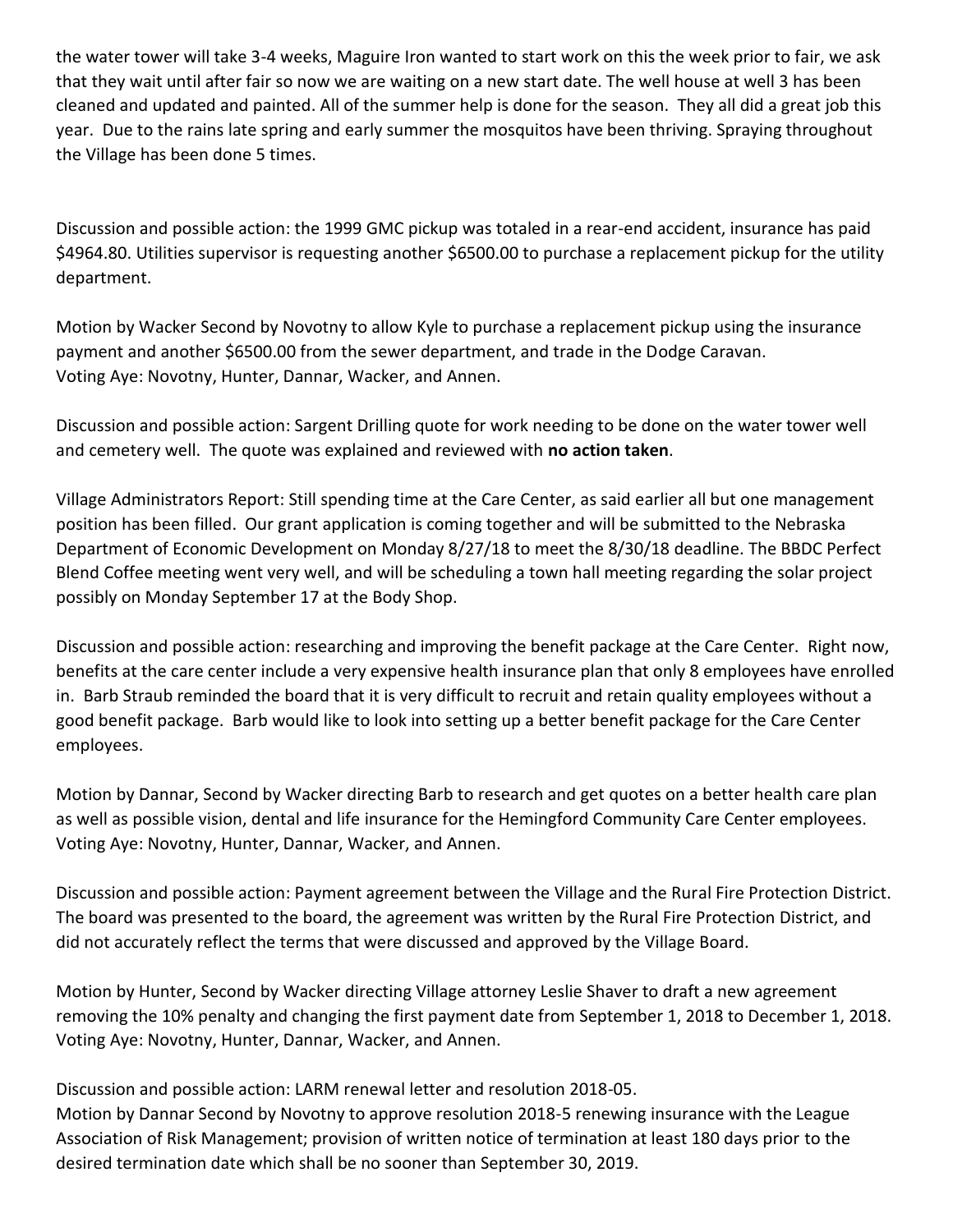Voting Aye: Novotny, Hunter, Dannar, Wacker, and Annen.

Discussion and possible action: Request by Joe Zak for reimbursement for concrete work done in the street at 920 Ogallala due to residential sewer work in the amount of \$600.00: **no action taken**.

Motion by Dannar, Second by Novotny to adjourn at 7:26pm Voting Aye: Novotny, Hunter, Dannar, Wacker, and Annen.

John Annen, Chairman

\_\_\_\_\_\_\_\_\_\_\_\_\_\_\_\_\_\_\_\_\_\_\_\_\_\_\_\_\_\_

ATTEST:

Barb Straub, Village Clerk

\_\_\_\_\_\_\_\_\_\_\_\_\_\_\_\_\_\_\_\_\_\_\_\_\_\_\_

| 21-Aug-18                            | <b>VILLAGE</b>        |            |
|--------------------------------------|-----------------------|------------|
| ALLIANCE CHILDRENS AND ALLIED HEALTH | <b>EXAM</b>           | \$165.00   |
| ASSOCIATED SUPPLY COMPANY            | <b>SUP</b>            | \$196.75   |
| <b>BANKCARD</b>                      | <b>SUP</b>            | \$469.39   |
| <b>BAUERKEMPERS</b>                  | <b>SUP</b>            | \$77.76    |
| <b>BERNIES</b>                       | <b>SUP</b>            | \$15.91    |
|                                      | <b>CONTRACT</b>       |            |
| <b>BYTES COMPUTER</b>                | <b>SERVICE</b>        | \$39.98    |
|                                      | <b>CONTRACT</b>       |            |
| <b>CASELLE</b>                       | <b>SERVICE</b>        | \$336.33   |
| <b>CROELL REDI MIX</b>               | <b>SUP</b>            | \$145.50   |
|                                      | <b>CONTRACT</b>       |            |
| <b>CENTURION TECHNOLOGIES</b>        | <b>SERVICE</b>        | \$50.00    |
| <b>DEMCO</b>                         | <b>SUP</b>            | \$85.60    |
| <b>FARMERS COOP</b>                  | <b>SUP</b>            | \$721.65   |
| <b>HEMINGFORD COOP TELEPHONE</b>     | <b>PHONE</b>          | \$455.44   |
| <b>HUSS AUTO</b>                     | <b>SUP</b>            | \$10.50    |
| JOHN DEERE FINANCIAL                 | <b>SUP</b>            | \$169.17   |
| LEAGUE OF NEBRASKA MUNICIPALITIES    | <b>DUES</b>           | \$1,603.00 |
| <b><i>IORI DANNAR</i></b>            | <b>CONTRACT LABOR</b> | \$175.00   |
| <b>LORI DANNAR</b>                   | <b>SUP</b>            | \$99.49    |
| <b>MOBIUS COMMUNICATION</b>          | <b>INTERNET</b>       | \$25.00    |
| <b>NTO</b>                           | <b>SUP</b>            | \$62.08    |
| NSA/POAN                             | <b>EDUCATION</b>      | \$95.00    |
| PHILLIPS F&T INC                     | <b>SUP</b>            | \$44.51    |
| <b>RABENS MARKET</b>                 | <b>SUP</b>            | \$100.40   |
| SIMMONS OLSEN LAW FIRM               | <b>PRO FEES</b>       | \$1,946.20 |
| <b>STURDEVANTS AUTO PARTS</b>        | <b>SUP</b>            | \$139.32   |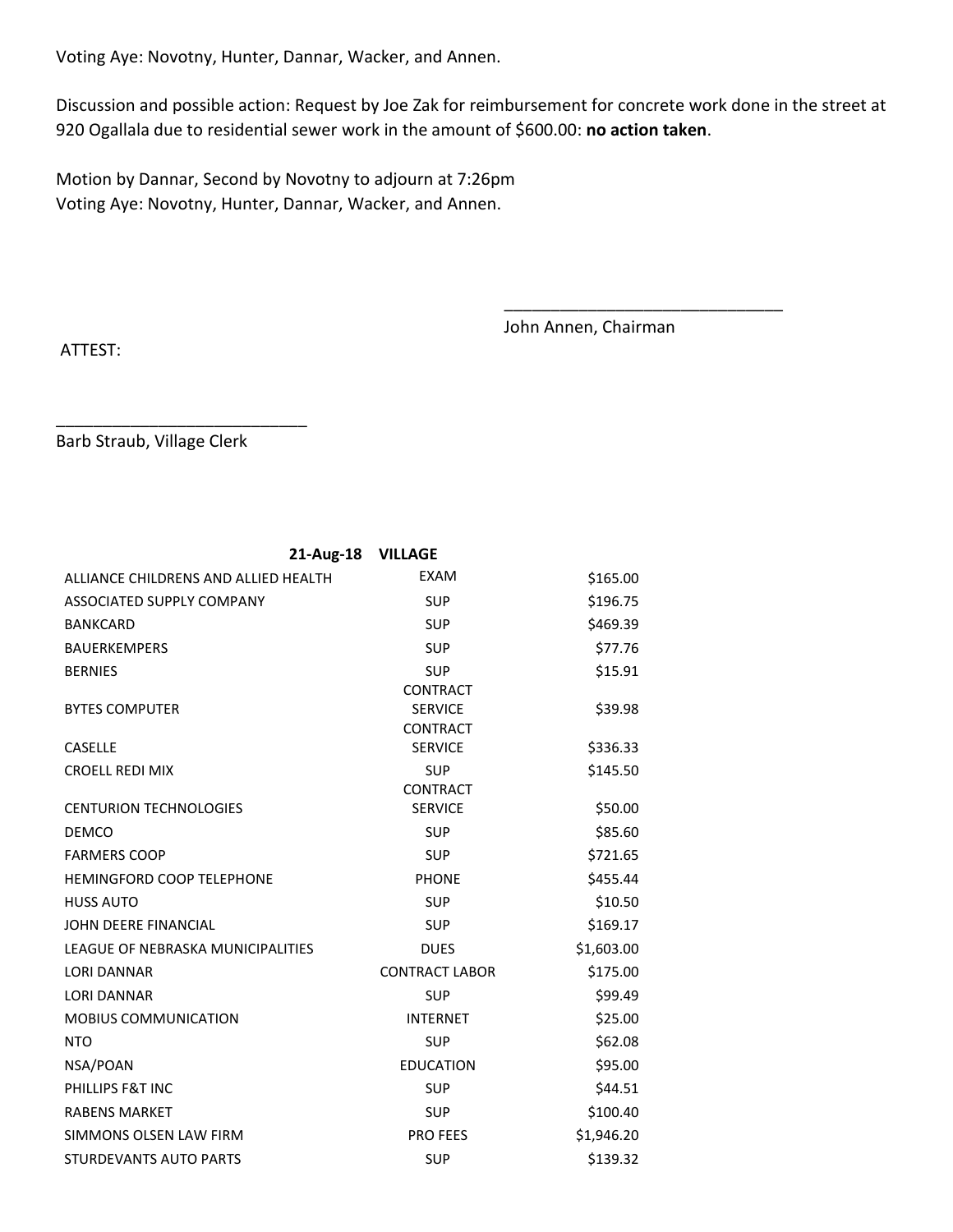| THE HEMINGFORD LEDGER  | <b>ADVER</b><br><b>CONTRACT</b> | \$141.86    |
|------------------------|---------------------------------|-------------|
| <b>TRITLE PLUMBING</b> | <b>SERVICE</b>                  | \$150.00    |
| <b>VIAERO</b>          | <b>CELL PHONE</b>               | \$155.89    |
| <b>WESTCO</b>          | <b>FUEL</b>                     | \$910.74    |
|                        |                                 |             |
| <b>PAYROLL</b>         | 7/19/2018                       | \$20,272.81 |
| <b>PAYROLL</b>         | 8/2/2018                        | \$18,557.42 |
| <b>PAYROLL</b>         | 8/16/2018                       | \$17,497.92 |
|                        |                                 |             |

**\$64,915.62** 

|                                                     | 17-Jul-18 | <b>UTILITIES</b>                                     |             |              |
|-----------------------------------------------------|-----------|------------------------------------------------------|-------------|--------------|
| <b>BANKCARD</b>                                     |           | <b>SUP</b>                                           | \$1,104.19  |              |
| <b>BERNIES</b>                                      |           | <b>SUP</b>                                           | \$144.17    |              |
| <b>BLACK HILLS ENERGY</b>                           |           | GAS                                                  | \$76.80     | for approval |
| <b>BLOEDORN LUMBER CO</b>                           |           | <b>SUP</b>                                           | \$171.49    |              |
| <b>BORDER STATES</b>                                |           | <b>SUP</b>                                           | \$412.12    |              |
| <b>BYTES COMPUTER</b>                               |           | <b>CONTRACT</b><br><b>SERVICE</b><br><b>CONTRACT</b> | \$79.97     |              |
| <b>CASELLE</b>                                      |           | <b>SERVICE</b>                                       | \$672.67    |              |
| <b>CROELL REDI MIX</b>                              |           | <b>SUP</b>                                           | \$145.50    |              |
| <b>DHHS</b>                                         |           | <b>WATER TESING</b>                                  | \$30.00     |              |
| <b>FARMERS COOP</b>                                 |           | <b>SUP</b>                                           | \$42.07     |              |
| <b>HILL TOP ELECTRIC</b>                            |           | <b>SUP</b>                                           | \$200.00    |              |
| <b>H &amp; H</b>                                    |           | <b>TRASH HAULING</b>                                 | \$4,163.10  |              |
| <b>HEMINGFORD COOP TELEPHONE</b>                    |           | <b>PHONE</b>                                         | \$309.97    |              |
| <b>HUSS AUTO</b>                                    |           | <b>SUP</b>                                           | \$31.50     |              |
| JOHN DEERE FINANCIAL                                |           | <b>SUP</b>                                           | \$191.25    |              |
| <b>LORI DANNAR</b>                                  |           | <b>CONTRACT LABOR</b><br><b>CONTRACT</b>             | \$175.00    |              |
| <b>HYDRAULIC EQUIPMENT</b>                          |           | <b>SERVICE</b>                                       | \$2,342.32  |              |
| <b>NPPD</b>                                         |           | <b>POWER</b>                                         | \$52,781.57 |              |
| <b>NTO</b>                                          |           | <b>SUP</b>                                           | \$124.17    |              |
| <b>NMPP</b>                                         |           | <b>DUES</b>                                          | \$1,320.00  |              |
| NINA LEGRANDE                                       |           | <b>REFUND</b><br><b>CONTRACT</b>                     | \$144.53    |              |
| ONE CALL/DIGGERS HOTLINE<br>PANHANDLE GEOTECHNICAL& |           | <b>SERVICE</b>                                       | \$19.71     |              |
| ENVIRONMENTAL                                       |           | <b>TESTING</b>                                       | \$790.00    |              |
| PITNEY BOWES                                        |           | <b>POSTAGE</b>                                       | \$284.24    |              |
| <b>RABENS MARKET</b>                                |           | <b>SUP</b>                                           | \$45.32     |              |
| STURDEVANTS AUTO PARTS                              |           | <b>SUP</b><br>CONTRACT                               | \$322.43    |              |
| SOLUTIONS EAP                                       |           | <b>SERVICE</b>                                       | \$36.85     |              |
| <b>SWANN</b>                                        |           | <b>DISPOSAL</b>                                      | \$6,115.08  |              |
| THE HEMINGFORD LEDGER                               |           | ADVER                                                | \$283.74    |              |
| <b>USA BLUEBOOK</b>                                 |           | <b>SUP</b>                                           | \$158.46    |              |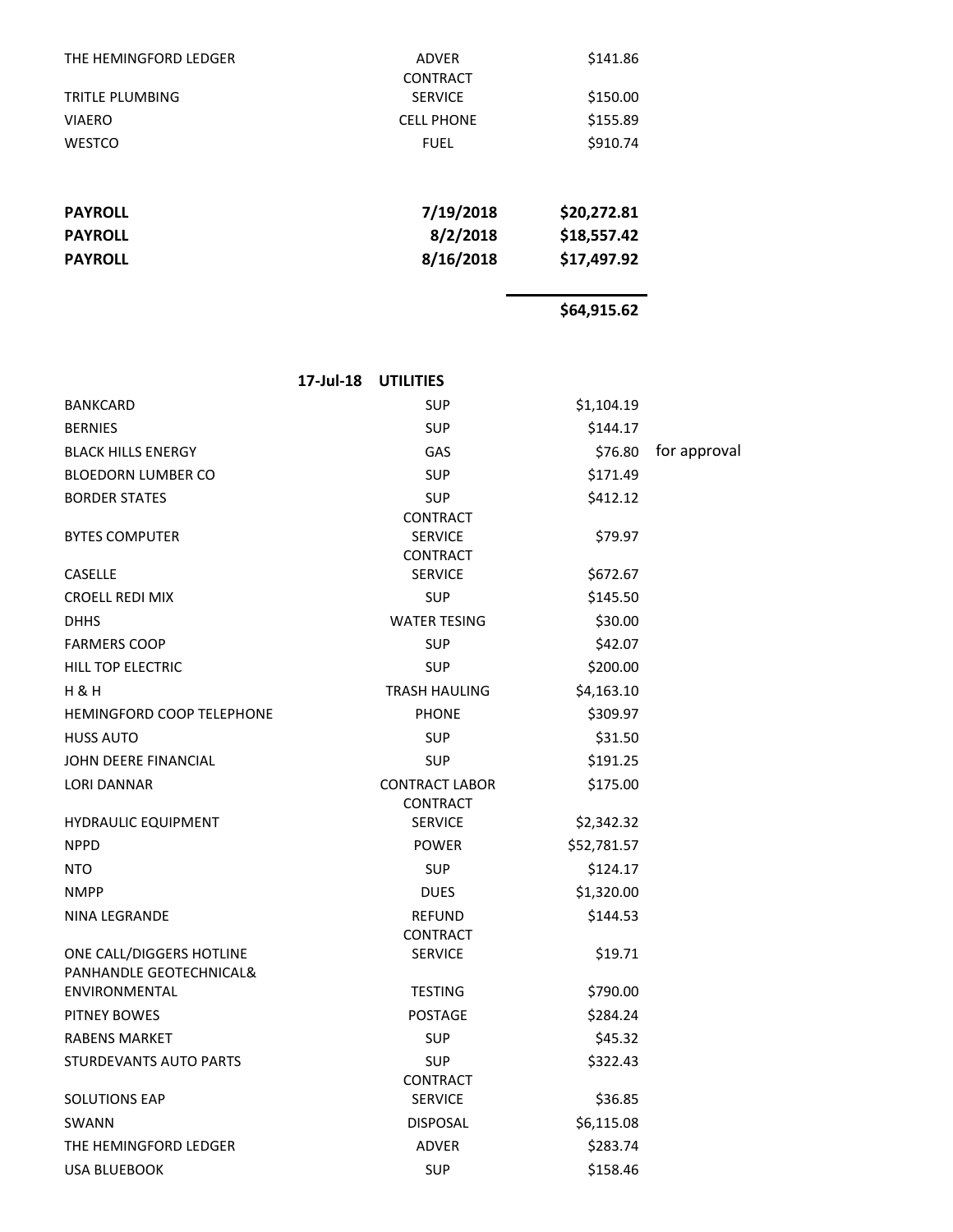| <b>VIAERO</b>                           | <b>CELL PHONE</b> |              | \$108.84     |  |
|-----------------------------------------|-------------------|--------------|--------------|--|
| WESTCO                                  | <b>FUEL</b>       |              | \$422.68     |  |
|                                         |                   |              |              |  |
| <b>PAYROLL</b>                          | 7/19/2018         | \$10,292.91  |              |  |
| <b>PAYROLL</b>                          | 8/17/2119         | \$10,549.57  |              |  |
| <b>PAYROLL</b>                          | 6/17/2123         | \$10,202.87  |              |  |
|                                         |                   |              |              |  |
|                                         |                   | \$104,295.09 |              |  |
| Aflac                                   |                   | \$398.84     |              |  |
| <b>Bank Card</b>                        |                   | \$1,326.51   |              |  |
| <b>Black Hills Energy</b>               |                   | \$975.42     | For Approval |  |
| Bloedorn                                |                   | \$59.95      |              |  |
| <b>Bluffs</b>                           |                   | \$335.33     |              |  |
| <b>Bernies</b>                          |                   | \$5.34       |              |  |
| <b>Blue Strata</b>                      |                   | \$1,536.00   |              |  |
| <b>Bud's Pest Control</b>               |                   |              |              |  |
|                                         |                   | \$80.00      |              |  |
| Dr. Chu                                 |                   | \$750.00     |              |  |
| <b>Compfact Research</b>                |                   | \$251.00     |              |  |
| Ebillservice                            |                   | \$2,466.40   | For Approval |  |
| Ecolab                                  |                   | \$393.44     |              |  |
| <b>Federal Safety Compliance</b>        |                   | \$298.50     |              |  |
| Farmer's Coop                           |                   | \$67.40      |              |  |
| Hansen's Locksmithing                   |                   | \$1,199.75   |              |  |
| <b>Hemingford Utilities</b>             |                   | \$2,755.07   |              |  |
| <b>Hemingford Tele</b>                  |                   | \$902.26     |              |  |
| Huss Auto Repair<br><b>Ideal Linen</b>  |                   | \$905.14     |              |  |
|                                         |                   | \$187.10     |              |  |
| Karen Johnson                           |                   | \$500.00     |              |  |
| Lux Travel Nurse                        |                   | \$656.25     |              |  |
| McKesson                                |                   | \$3,304.12   |              |  |
| Nationwide                              |                   | \$2,095.26   | For Approval |  |
| Nationwide<br>Nebraska Nursing Facility |                   | \$2,110.26   |              |  |
| Association                             |                   | \$1,179.50   |              |  |
| <b>NTO</b>                              |                   | \$467.79     |              |  |
| Nebraska Safety & Fire                  |                   | \$417.30     |              |  |
| Petersen Drug                           |                   | \$30.00      | For Approval |  |
| Petersen Drug                           |                   | \$1.20       |              |  |
| <b>Purchase Power</b>                   |                   | \$100.00     |              |  |
| <b>Quality Assurance</b>                |                   |              |              |  |
| Dave Randolph                           |                   | \$300.00     |              |  |
| Raben's                                 |                   | \$1,074.41   |              |  |
| <b>STAT Staffing</b>                    |                   | \$8,629.59   |              |  |
| <b>STAT Staffing</b>                    |                   | \$609.60     | For Approval |  |
| <b>Stanley Security</b>                 |                   | \$356.50     |              |  |
| <b>Solutions EAP</b>                    |                   | \$73.70      |              |  |
|                                         |                   |              |              |  |